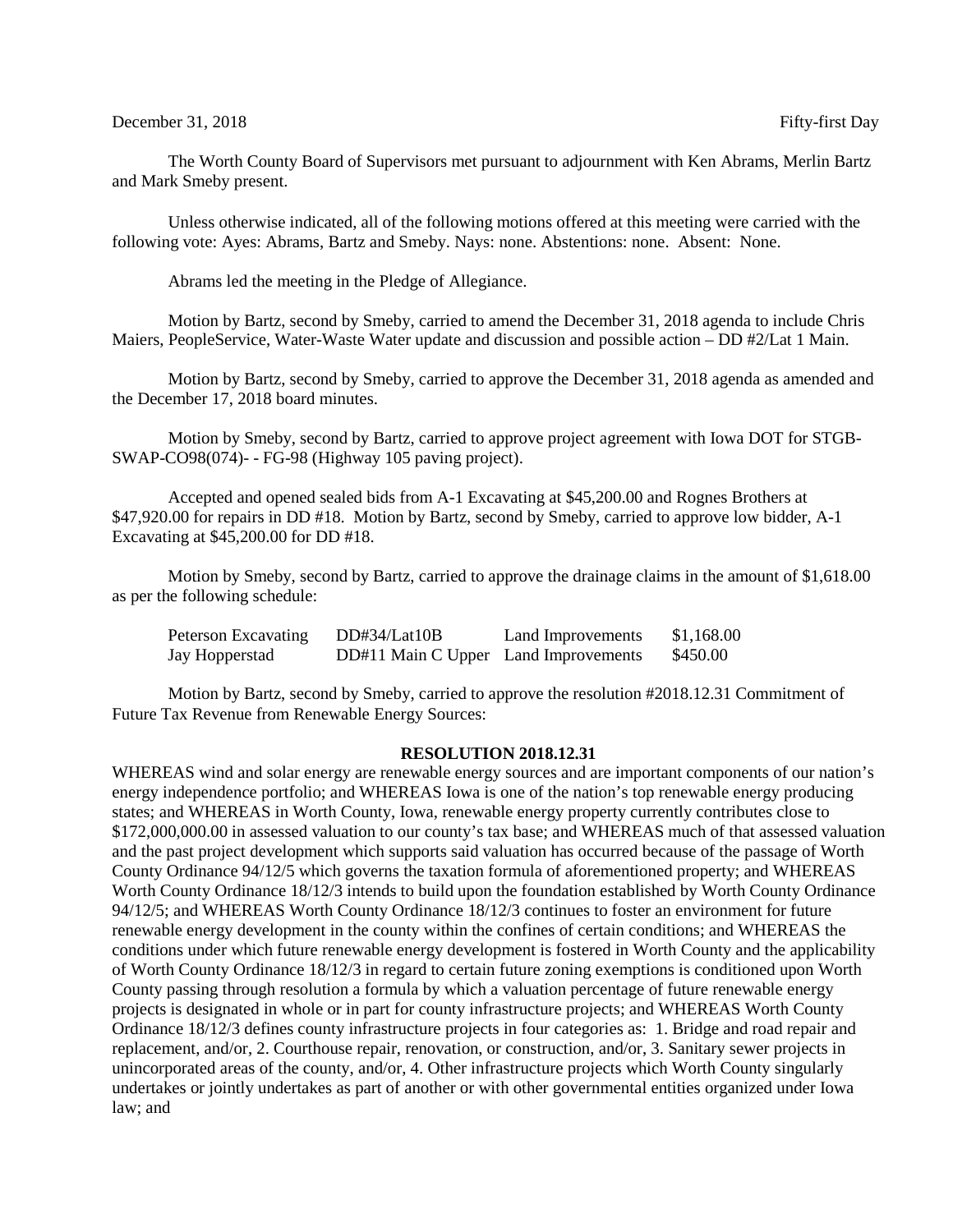WHEREAS Worth County Supervisors wish to continue to foster renewable energy development in the county and wish to continue to target future tax revenues generated by such projects toward county infrastructure projects which benefit all county taxpayers; THEREFORE, BE IT RESOLVED that the Worth County Board of Supervisors prospectively commits through this resolution 65% of the valuation percentage of future renewable energy projects as defined in Worth County Resolution 18/12/3 to the aforementioned categories listed above as follows: Twenty percent (20%) to category 1; Twenty-five (25%) percent to category 2; Five (5%) percent to category 3; Fifteen percent (15%) to category 4.

Kenneth J. Abrams December 31, 2018 Worth County Board of Supervisors Chair

## ATTEST:

Jacki A. Backhaus, Worth County Auditor December 31, 2018

Motion by Smeby, second by Bartz, carried to approve the Wellness Program Agreement between the Iowa State Association of Counties and Worth County.

Motion by Bartz, second by Smeby, carried to approve claims in the amount of \$133,452.98 per the following schedule:

| AT & T                          | Service-E911         | 37.16    |
|---------------------------------|----------------------|----------|
| Agvantage Fs Inc                | Fuel-Eng             | 6,939.77 |
| Ajb Enterprise Llc              | Service-Gsr          | 80.00    |
| All States Ag Parts             | Parts-Eng            | 179.00   |
| <b>Alliant Energy</b>           | Service-Sdp          | 703.86   |
| Ameripride Services Inc         | Service-Gsr          | 164.27   |
| Andy Grunhovd                   | Reimb-Shf            | 20.08    |
| <b>Austin Office Products</b>   | Supplies-Shf         | 18.63    |
| Bell's Fire Stop Inc            | Service-Eng          | 961.50   |
| <b>Brian Lund</b>               | Reimb-Gsr            | 70.98    |
| Candila Schickel                | Service-Chm          | 180.00   |
| <b>Carquest Auto Parts Inc</b>  | Supplies-Sdp         | 94.08    |
| Cemstone Concrete Materials Llc | Sand-Eng             | 1,254.99 |
| Centurylink                     | Service-E911         | 341.07   |
| <b>Chad's Snow Removal</b>      | Service-Gsr          | 160.00   |
| Cintas Corporation              | Service-Eng          | 347.79   |
| City Of Fertile                 | Service-Eng          | 79.03    |
| Com-Tec Land Mobile Radio       | Service-Shf          | 189.00   |
| Cost Advisory Services Inc      | Service-Ndp          | 3,100.00 |
| Crysteel Truck Equipment Inc    | Parts-Eng            | 256.18   |
| D & L Equipment                 | Parts & Supplies-Eng | 3,068.07 |
| D. Randall Construction, Llc    | Service-Gsr          | 2,246.60 |
| Des Moines Stamp Mfg Co         | Supplies-Aty         | 32.40    |
| Dick's Place Body & Tow         | Service-Con          | 600.00   |
| Fallgatter's Market Inc         | Supplies-Shf         | 991.61   |
| <b>Fastenal Company</b>         | Parts-Eng            | 99.61    |
| <b>Grafton Welding</b>          | Service-Con          | 46.00    |
| Green Canopy Inc                | Service-Sdp          | 499.70   |
| Healthworks                     | Service-Eng          | 123.00   |
| <b>Heartland Power Coop</b>     | Service-Wwt          | 4,245.65 |
| Henry M. Adkins & Son Inc.      | Service-Dap          | 5,610.00 |
| Hogen Lawn Care                 | Service-Con          | 2,360.00 |
| I35/105 Welcome Center Inc.     | H/M Tax-Ndp          | 7,679.75 |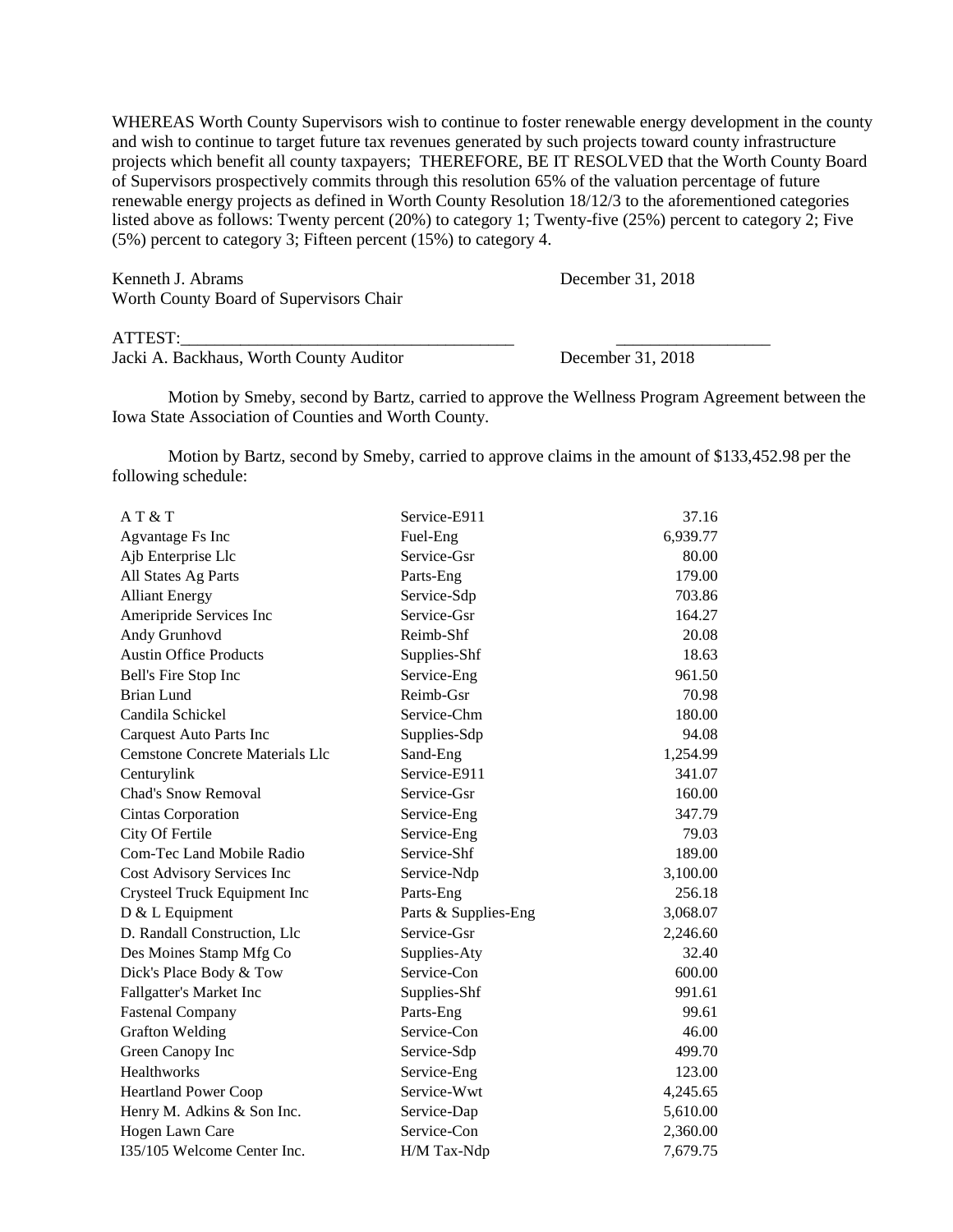| Ia Dept Of Agriculture                | Levy-Taxes        | 959.79    |
|---------------------------------------|-------------------|-----------|
| <b>Interstate Motor Trucks Inc</b>    | Parts-Eng         | 359.19    |
| Ip Pathways                           | Service-Dap       | 10,000.00 |
| Isac                                  | Edu-Sup           | 75.00     |
| J & J Machining Welding & Fabricating | Service-Eng       | 184.53    |
| J Robert Hopson Inc                   | Service-Ndp       | 900.00    |
| Joe's Collision & Performance Inc     | Service-Shf       | 1,130.79  |
| John Mclaughlin                       | Safety-Eng        | 91.68     |
| Kelly Hardware                        | Supplies-Sdp      | 57.74     |
| Knudtson Automotive Service           | Service-Shf       | 168.71    |
| Manly Junction Signal                 | Service           | 606.26    |
| Marco Technologies Llc                | Service-Shf       | 192.75    |
| Mariposa Publishing                   | Service-Aty       | 76.30     |
| Mason City Fire And Rescue            | Mervice-Mex       | 250.00    |
| Menards Inc                           | Supplies-Eng      | 46.99     |
| Midwest Wheel Companies Inc           | Supplies-Eng      | 3,081.21  |
| Napa Auto Parts                       | Parts-Eng         | 80.55     |
| Niacog                                | Service-Tra       | 85.98     |
| North Woods Cabinetry Inc             | Service-Cap       | 1,500.00  |
| Northwood Anchor Inc                  | Service           | 647.83    |
| Nsb Bank                              | Supplies-Trs      | 62.70     |
| Nuss Truck & Equipment Inc            | Parts-Eng         | 1,887.46  |
| Peopleservice Inc                     | Service-Wat & Wwt | 15,790.20 |
| Peterson Excavating & Drng Inc        | Service-Con       | 1,540.00  |
| <b>Pitney Bowes Global</b>            | Service-Dap       | 402.99    |
| Popp Farm Drainage                    | Service-Eng       | 875.00    |
| Printing Services Inc                 | Supplies-Eng      | 178.94    |
| R80 Llc                               | Fuel-Eng          | 78.61     |
| Reindl Repair                         | Service-Phd       | 1,309.31  |
| Reinhart Food Service Llc             | Supplies-Shf      | 440.61    |
| Reliance Telephone Inc                | Supplies-Shf      | 700.00    |
| <b>Richard Brumm</b>                  | Reimb-Eng         | 376.28    |
| <b>Rick Christeson</b>                | Reimb-Eng         | 35.00     |
| Shred Right                           | Service-Gsr       | 36.87     |
| <b>Staples Credit Plan</b>            | Supplies          | 518.41    |
| State Hygienic Laboratory             | Service-San       | 353.00    |
| <b>Stockton Trout Farms</b>           | Supplies-Con      | 1,225.00  |
| <b>Tim Tuttle</b>                     | Safety-Eng        | 150.00    |
| Unitypoint Clinic-Occupational        | Service-Tra       | 58.00     |
| V.F.W. Post 6779                      | Reimb-Vaf         | 140.00    |
| Ver Helst Snyder Drug                 | Supplies-Aty      | 185.87    |
| Verizon Wireless                      | Service-It/Gis    | 281.46    |
| Viafield                              | Supplies-Con      | 15.78     |
| Visa                                  | Service-Asr       | 148.63    |
| Visu-Sewer Inc                        | Service-Wwt       | 900.00    |
| Waste Management Of Iowa Inc          | Service-Sdp       | 3,390.71  |
| Windstream                            | Service-Eng       | 14.20     |
| Winn-Worth Betco                      | H/M Tax-Ndp       | 11,519.62 |
| World Fuel Service, Inc.              | Supplies-Eng      | 1,637.60  |
| Worth Co Historical Society           | H/M Tax-Ndp       | 7,679.75  |
| Worth County Engineer                 | Fuel-Shf          | 5,218.39  |
| Worth County Extension                | Edu-Eng           | 105.00    |
| Worth County Fair                     | H/M Tax-Ndp       | 11,519.62 |
|                                       |                   |           |